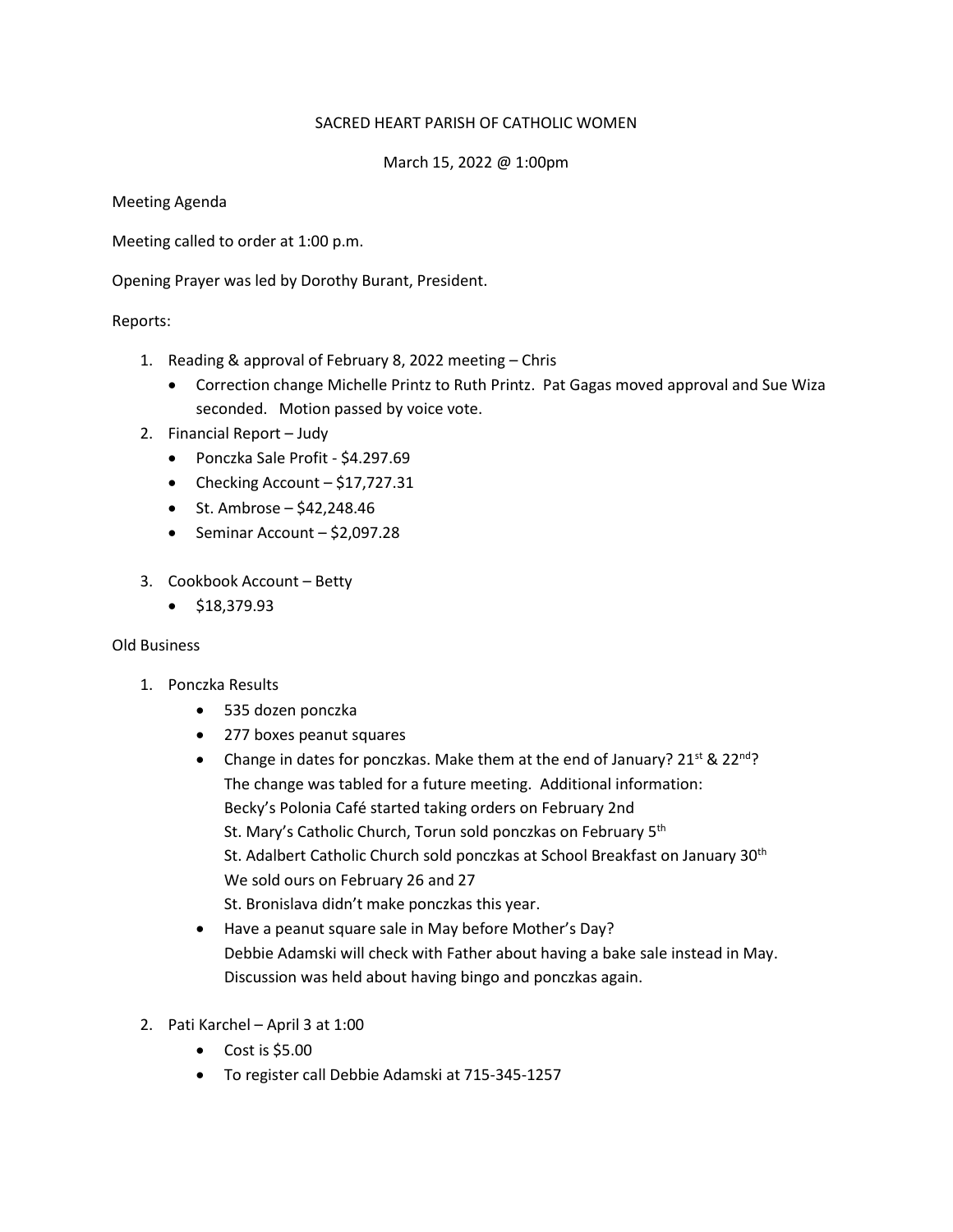- Donation for travel for Pati is \$249.00 round-trip from Minnesota. Based on 2021 federal tax reimbursement for travel. Discussion centered on additional cost for fuel. Delores Lepak moved to give an additional \$200.00. Seconded by Arlene Gross. Motion passed unanimously by voice vote.
- 3. Review By-Laws
	- Article III Items  $3, 4 & 5$

## Article III. Membership

- 1. The membership of this organization shall consist of all Catholic women/girls of Sacred Heart Parish. Women who are 18 years of age and over will have the ability to vote.
- 2. Active Members will pay may make an annual membership fee donation of (\$5.00) payable to the Treasure PCCW
- 3. Members can be classified as active, associate, and honorary are all women of the parish.
	- a. **Active member** is a member who pays a membership fee and is part of the **Roses.**
	- b. **Associate member** is a nonpaying member who is not part of the **Roses,** but she can still be called to participate in activities and functions of the PCCW.
	- c. **Honorary member** has 50 years or more in the Council or is homebound, living in assisted living or nursing home. (These members do not pay membership bees, but if they choose to, their fee goes towards their yearly church statement.) Active Participating members shall be organized into **Roses** consisting no more of 15 women each

Betty Kowalski moved approval of the following action with the By-Laws. (1) Father will review the By-Laws (2) April meeting will make any additional changes as needed and (3) By-Laws will be approved by the PCCW members in May. Virginia Groshek seconded. Motion passed unanimously by voice vote.

- 4. Vice President Nominations? The Nomination Committee spoke with fifteen members and no one volunteered.
- 5. Info on new freezers? Two quotes were received (1) Artic Air and (2) KP Appliance. Debbie Adamski will get additional information and photos of the freezers for the April meeting.

# New Business

- 1. Diaper Drive
	- Dates: Start date will be Easter weekend end date will be May. (4 weeks) Start Easter weekend and end by the PCCW meeting in May.
	- To any parishioner that needs the items and then to Operation Bootstrap. Barb Kurszewski will check with Operation Bootstrap and the Rosholt Food Pantry on donations. Diapers and wipers will be collected.